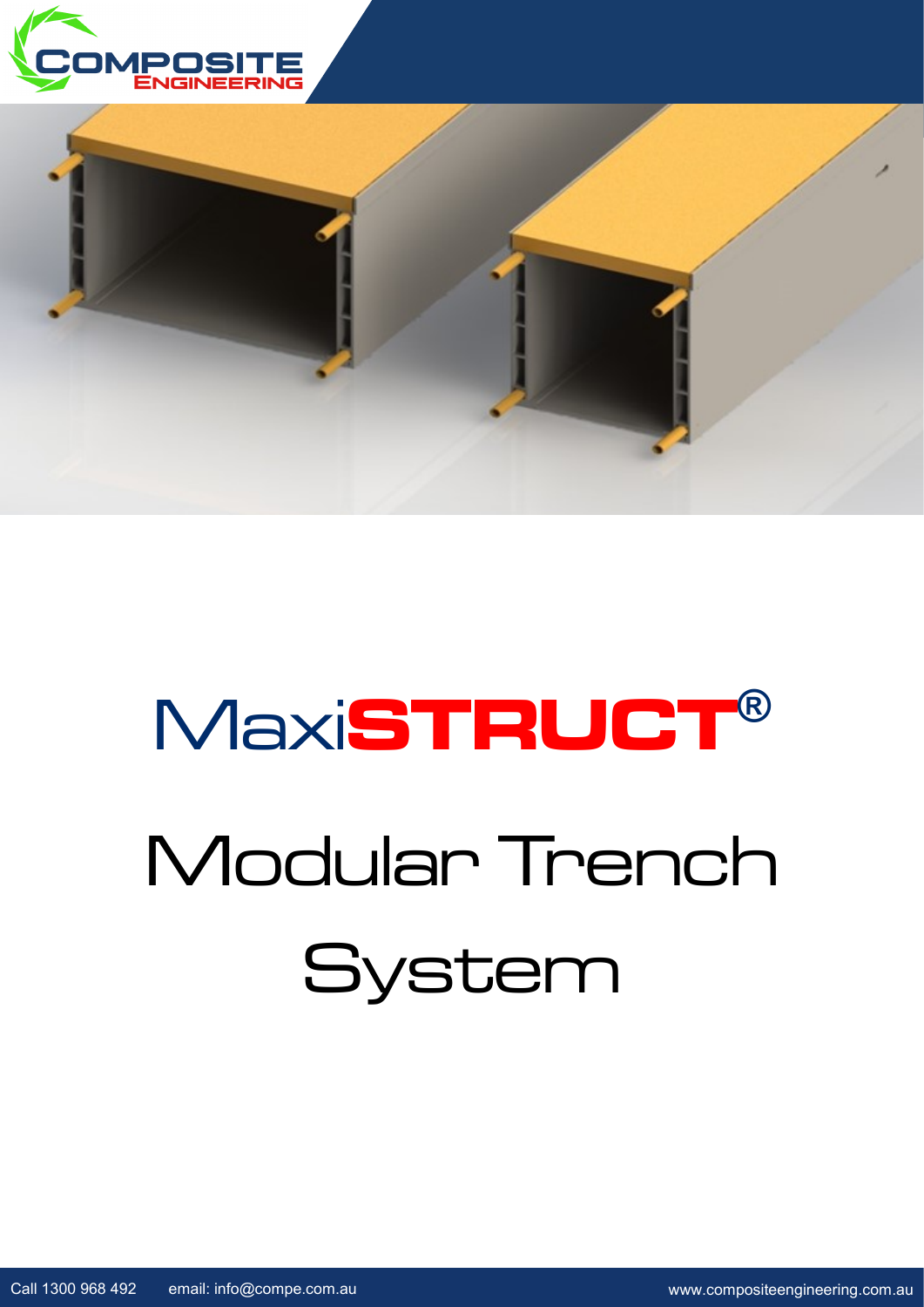

## Modular Trench Systems

Composite Engineering's MaxiSTRUCT modular trench system has been developed as a replacement for traditional concrete trenching, particularly where reinforcement, corrosion, and OH&S concerns over weights and manual handling exist.

The installation techniques used in both newbuild, and maintenance works on existing infrastructure, improve efficiency and working methods when installing and inspecting cable trench systems.



Composite Engineering Modular Trenching weighs approximately 17kg to 20kg/mtr depending on width specified, with the lid component (1mtr in length) only weighing 8kgs!

#### Why MaxiSTRUCT Modular Trench System?

- Reduction of installation/construction time (approximately 1/3 of concrete)
- Reduction in specialist equipment and formwork on site
- Time saving of surveyors attending
- Electrically and thermally non-conductive
- No copper required for earthing material saving
- No steel required for reinforcing eliminates corrosion issues
- No specialist concrete coring required for trench penetrations
- Excellent chemical and corrosion resistance
- Total site supervision greatly reduced
- Unmatched impact resistance
- High strength to weight ratio
- Material contains active fire retardants
- Maintenance free service life
- Customisable to any site installation width and layout